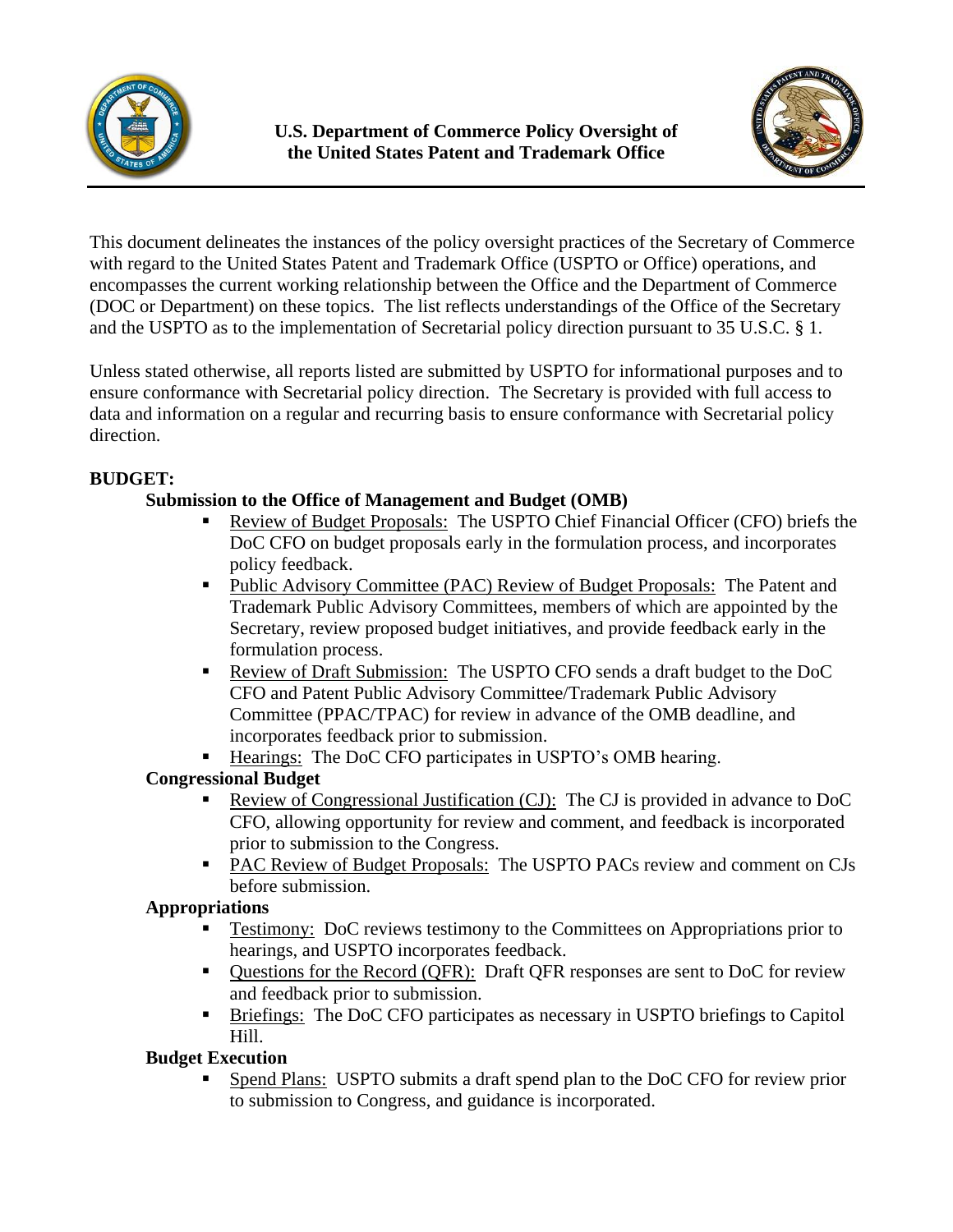- Quarterly Departmental Reviews:USPTO participates in quarterly Departmental reviews.
- Execution Reports:USPTO budget execution reports are sent to the DoC CFO on a monthly basis.
- **PAC Briefings:** Members of PPAC/TPAC receive quarterly briefings on budget status and execution.
- Commissioners for Patents  $&$  Trademarks: The most significant portion of the USPTO budget is executed by the Commissioners for Patents & Trademarks, who are appointed by the Secretary. The Commissioners' performance standards are defined by an annual performance agreement between the Commissioner and the Secretary.

## **Miscellaneous**

- Meetings: The USPTO Director meets regularly with the Secretary and attends the Secretary's staff meetings, frequently reporting on USPTO budget matters.
- Review of Public Communications:USPTO sends major communications to DoC for review and comment prior to release (e.g., re-programmings, budget-related broadcast messages) and guidance is incorporated.
- Department-Wide Initiatives:USPTO fully participates in Department-wide initiatives, such as strategic sourcing and acquisition savings.
- Councils:USTPO participates in all Department-led councils, including CFO Council (CFOC), Finance Council, Budget Council, and Acquisition Council.
- Surveys & Investigations (S&I) Reviews:DoC participates in House S&I reviews at the USPTO.
- Special Workgroups:USPTO participates in all special ad hoc budget workgroups, such as Working Capital Fund (WCF) reviews.

## **FINANCE:**

# **Financial Operations**

- Standardization of Budget Object Classifications (BOCs):USPTO participated in a project with the DoC CFO to standardize BOCs among Bureaus.
- Internal Controls: USPTO attends meetings and provides documentation regarding controls in place (e.g., bar-coding process of purchased property).
- Personal Property Capitalization Thresholds:DoC completed a study of personal property capitalization thresholds among Bureaus, in which new threshold amounts were recommended for standardization. USPTO implemented the new threshold amounts as recommended.
- Government-Wide Treasury Symbol (GTAS) Preparation:With the coming deployment of GTAS in January 2013, the U.S. Department of Treasury (Treasury) is visiting agencies to ease the technical transition, and testing progress is reported to DoC.
- Annual Disbursements Sample Testing: The DoC CFO annually selects a sample of disbursements, for the period of October 1 through June 30, from Bureaus for testing, under DoC's annual erroneous payments minimization/recovery efforts. Once the sample disbursements have been selected by the DoC CFO, USPTO provides supporting documentation for each selected disbursement.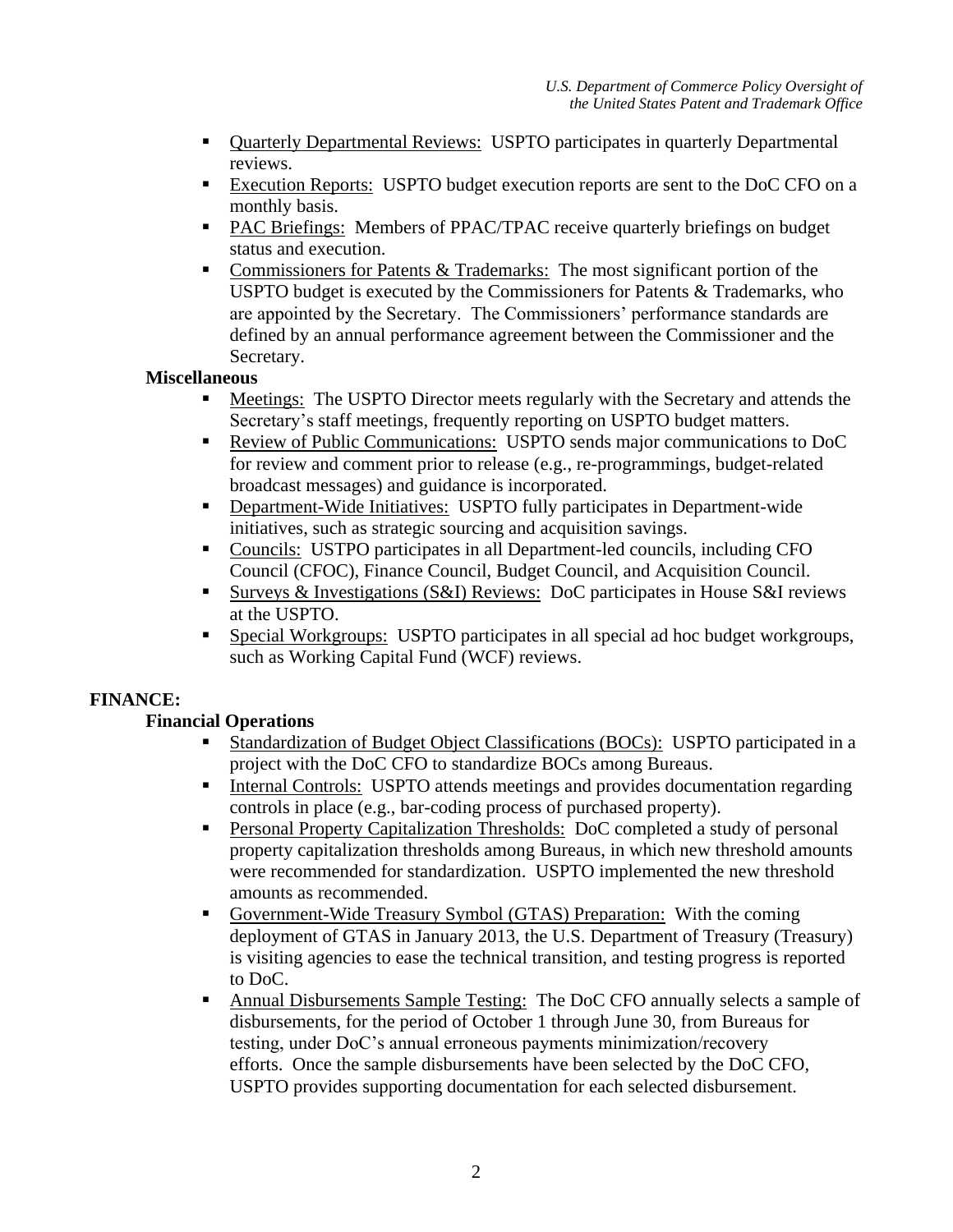- Federal Accounting Standards Advisory Board (FASAB) Exposure Drafts:Per DoC's request, USPTO reviews exposure drafts and provides comments.
- OMB Circular A-25 User Charges: Annually, the USPTO submits a listing of products and services, along with the number of transactions and revenue amounts to DoC. User Charges Certifications are signed by the USPTO CFO.

## **Audit and Performance Reports**

- Annual Performance & Accountability Report (PAR):USPTO sends the draft annual PAR to DoC and OIG for review in advance of the OMB deadline, and incorporates feedback prior to submission.
- Audit Corrective Action Plans:USPTO submits an updated audit corrective action plan to DoC on a quarterly basis. Once an audit corrective action plan has been completed, the supporting documentation is provided to the DoC CFO within two (2) weeks.
- Audit Representation Letter and Subsequent Events Letter:USPTO prepares and submits the audit representation letter and subsequent events letter to DoC on an annual basis.
- Financial Statement Audit: DoC's Office of the Inspector General (OIG) is the primary contractor for services, and works with and through DoC on audit issues.

## **Reporting**

- Financial Reporting Guidance:USPTO reviews the quarterly guidance provided by the DoC CFO and adheres to the policies provided within.
- Apportionment Schedule:USPTO submits signed SF 132s (Apportionment and Reapportionment Schedules) to the DoC CFO for review.
- Annual Reports: USPTO submits the following information to DoC for review on an annual basis. These include:
	- *Exhibit 52:* Report on resources for financial management activities for the fiscal year. The DoC CFO reviews the information for consistency in reporting treatment across DoC for completeness/accuracy and to obtain explanations for significant variances from the prior fiscal year.
	- *Submission for DoC's Debt Collections Improvement Act (DCIA) Annual Report:* In order for the DoC CFO to prepare the DCIA Annual Report, Bureaus are required to complete a questionnaire on USPTO's debt collection practices. Furthermore, USPTO is required to submit a Debt Collection Regulations Compliance Certification form, which certifies compliance with DoC's debt collection regulations (15 CFR Part 19, Commerce Debt Collection).
	- *Imprest Funds:* A list of each Imprest Fund, including imprest fund title and number, physical location, purpose, dollar balance, number of transactions for the ten months ended July 31, and total dollar amount disbursed for the ten months ended July 31.
	- *Business Partner Network Registration Points of Contact (POC):* Register includes the entity(s) for which each POC is responsible.
- Quarterly Reports:USPTO submits the following reports to the DoC CFO for review on a quarterly basis. These include:
	- *Intra-Commerce Transactions:* A summary and detailed transaction listings of all transactions completed between USPTO and other DoC Bureaus.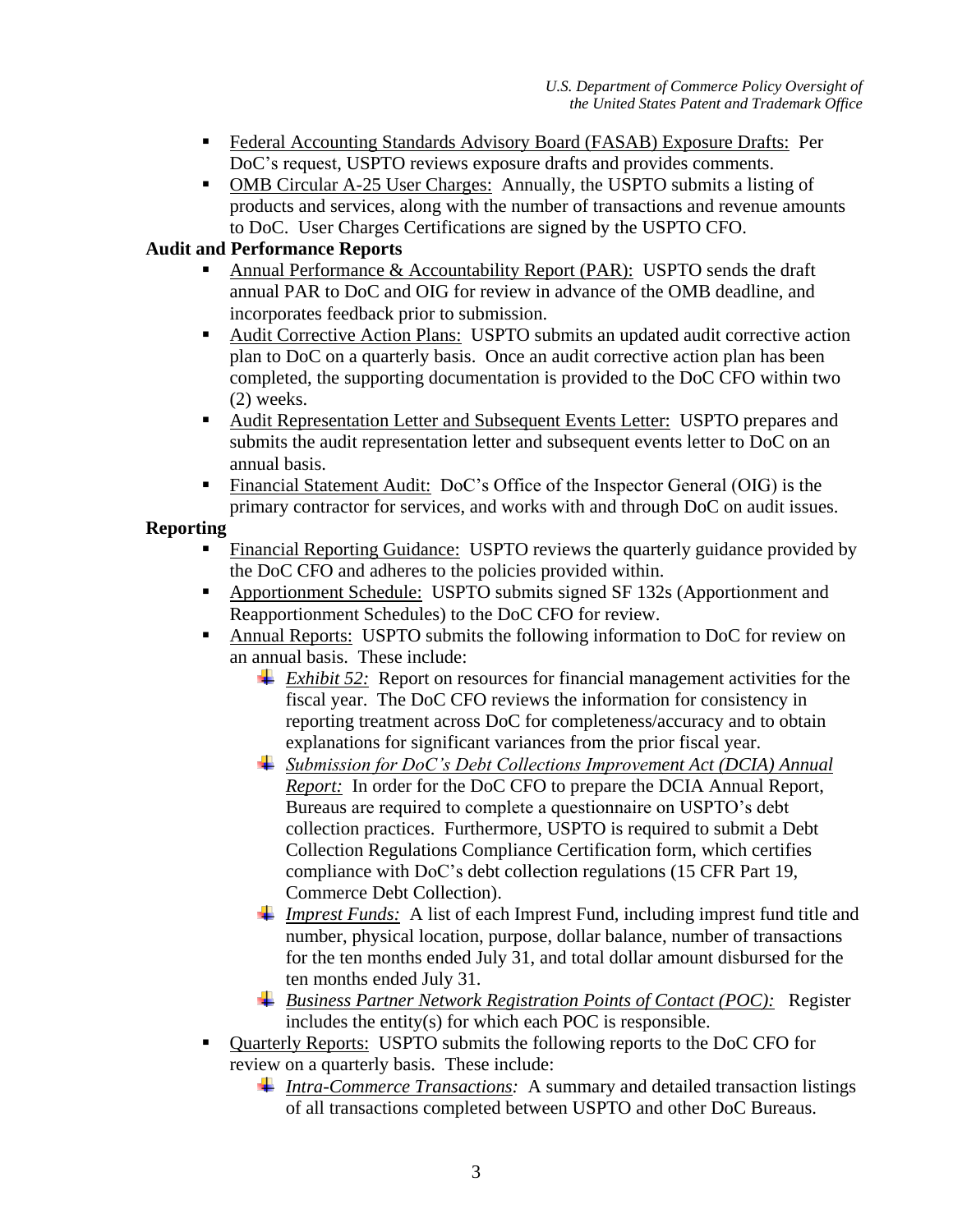- *Intra-governmental Transactions:* A summary and detailed transaction listings of all transactions completed between USPTO and other governmental agencies.
- *SF-13 International Transaction Report:* A detailed transaction listings by country.
- *Performance Metrics:* USPTO submits fund balance with treasury reconciliation information.
- *Legal Letter:* USPTO submits a copy of the legal letter and unasserted claims for DoC's materiality threshold on a quarterly basis. USPTO is also required to submit a schedule of cases listed in USPTO's contingent liability balance.
- *Financial Reporting Requirements:* USPTO submits complete trial balance information, footnotes, supplemental data, and erroneous payments data into DoC's Hyperion System on a quarterly basis. In addition, USPTO sends standalone financial statements and footnotes, and completes the manual DoC footnote text matrix and statement of net cost by major program quarterly.
- *Treasury Report on Receivables (TROR):* USPTO submits the TROR to Treasury and provides to DoC for review on a quarterly basis.
- *Finance Officer Review Checklists and CFO Review Checklists:* USPTO reviews items on a checklist provided by DoC and submits copies signed by the Finance Officer and CFO to DoC on a quarterly basis.
- *Financial Statement Fluctuation Explanations:* USPTO prepares explanations for financial statement line items which meet a threshold set by DoC, and submits to DoC on a quarterly basis.
- *Intra-Commerce Checklists:* Addresses USPTO's procedures and results for reporting and reconciliation of transactions, and balances with other Bureaus and OS entities.
- *Intragovernmental Checklists:* Addresses USPTO's procedures and results for reporting transactions and balances with other Federal entities.
- **Prompt Payment Act Data:** Provides dollar value and number of invoices paid subject to the Prompt Payment Act, including prompt payment percentage, invoices paid late, and late payment interest penalties paid.
- Monthly Reports:USPTO submits the following information to DoC for review on a monthly basis. These include:
	- *Treasury's Monthly Use of the Central Accounting Data (UCAD) Report Reconciliation:* USPTO reconciles to Treasury's UCAD Report and provides documentation of the reconciliation to the DoC CFO on a monthly basis.
- Ad Hoc Data Calls:USPTO regularly provides financial data and internal control information to the DoC CFO on request.

## **Miscellaneous**

 Meetings and Working Groups:USPTO participates in DoC's Financial Reporting Operational Group meetings and A-123 status meetings on a monthly basis, Consolidated Audit status meetings bi-weekly, and weekly during the final audit phase.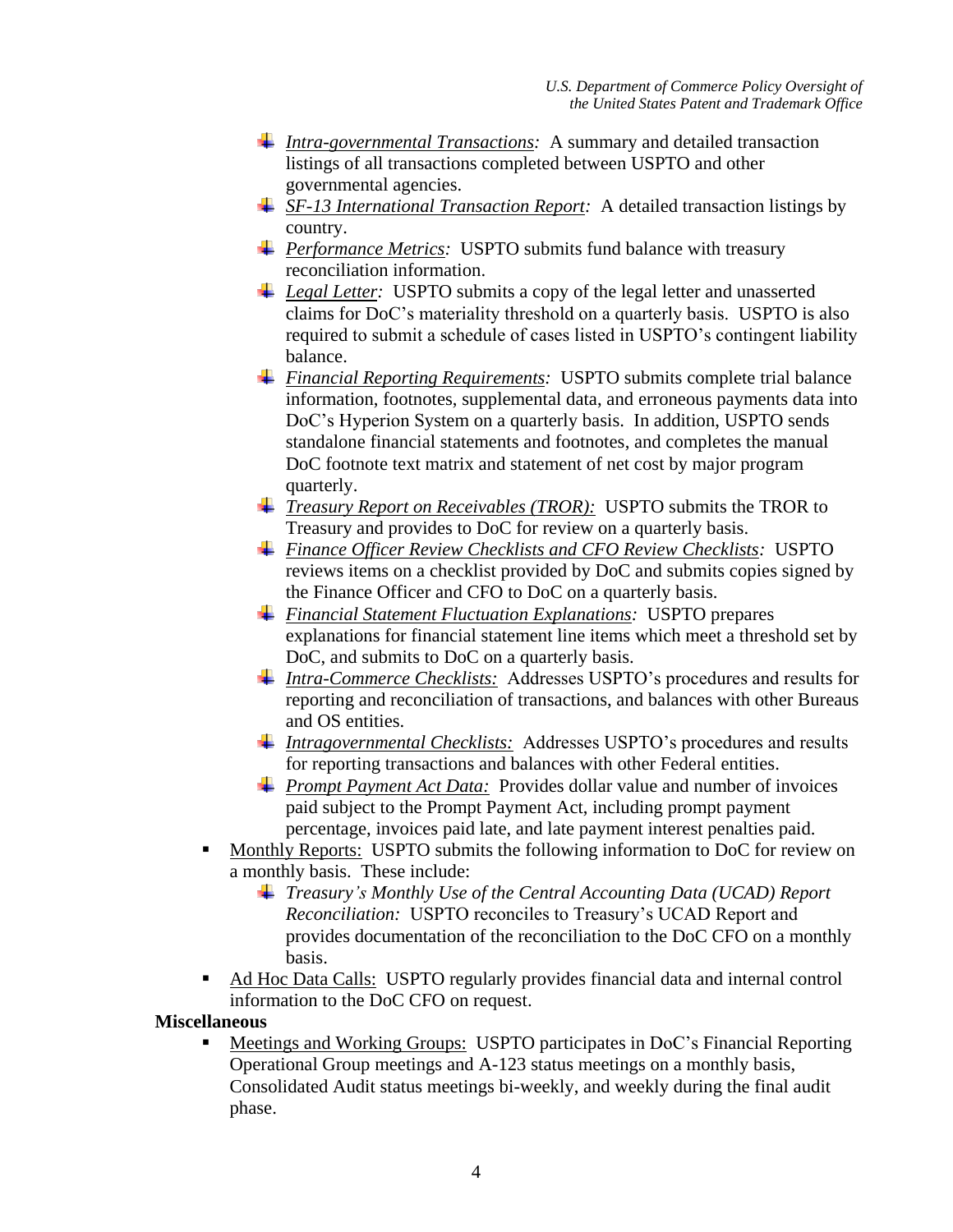■ DoC Human Capital Workforce Team: USPTO participated in meetings with DoC to design and develop a *CFO Knowledge Sharing* website.

## **ACQUISITION:**

## **Small Business Program**

- Small Business Opportunities Forecast:Annual projections of upcoming USPTO procurements available to small businesses are provided for review to DoC prior to being posted to the USPTO Intranet.
- Small Business Strategic Report:Assessment of USPTO compliance with the Small Business Strategic Plan, which outlines activities and goals to award to small businesses is provided annually.
- Small Business Scorecard:USPTO provides an ongoing report of progress in meeting established socio-economic goals.
- Small Business Anomaly Report:As requested by DoC, the report summarizes corrective actions taken by USPTO to address inconsistencies identified through an analysis of data entered by the Contracting Officer to FPDS-NG (Federal Procurement Data System-Next Generation).
- Socio-Economic Goals:USPTO provides regular updates of performance against Department-wide socio-economic goals (the percentage of total dollars awarded to the various socio-economic categories).
- Small Business Utilization Plan:The Small Business Utilization Plan identifies policies and procedures that will be used to promote the use of small businesses and monitor compliance, and is submitted to DoC for review annually.

#### **Acquisitions**

- Acquisition Planning Report:USPTO submits a report annually that addresses efforts made in achieving acquisition planning objectives.
- Service Contract Inventory Report: A listing of existing USPTO service contracts is provided to DoC on request.
- **Place of Manufacturing Data:** USPTO reports data to Congress annually on the acquisition of articles, materials, or supplies manufactured outside the U.S., and data is provided to DoC for review prior to Congressional submission.
- **Procurement Management Reviews: Reviews are performed on a tri-annual basis to** ensure compliance with rules, regulations, and procedures. Findings are reported to DoC.
- Acquisition Metrics:Metrics are reported monthly, or at agreed upon reporting intervals, as part of DoC's Acquisition Improvement Project.
- Interagency Acquisition Report:A high-level semi-annual report of the portfolio for all interagency agreements during the six (6) month period being reported.
- Quarterly Charge Card Report: USPTO provides reviews of all charge card activities for compliance and furnishes the results on a quarterly basis.
- Charge Card Management Plan:The Charge Card Management Plan outlines internal controls and compliance requirements to reduce the risk of waste, fraud, and abuse in the charge card program. Annual updates are submitted to DoC for review, and feedback is incorporated.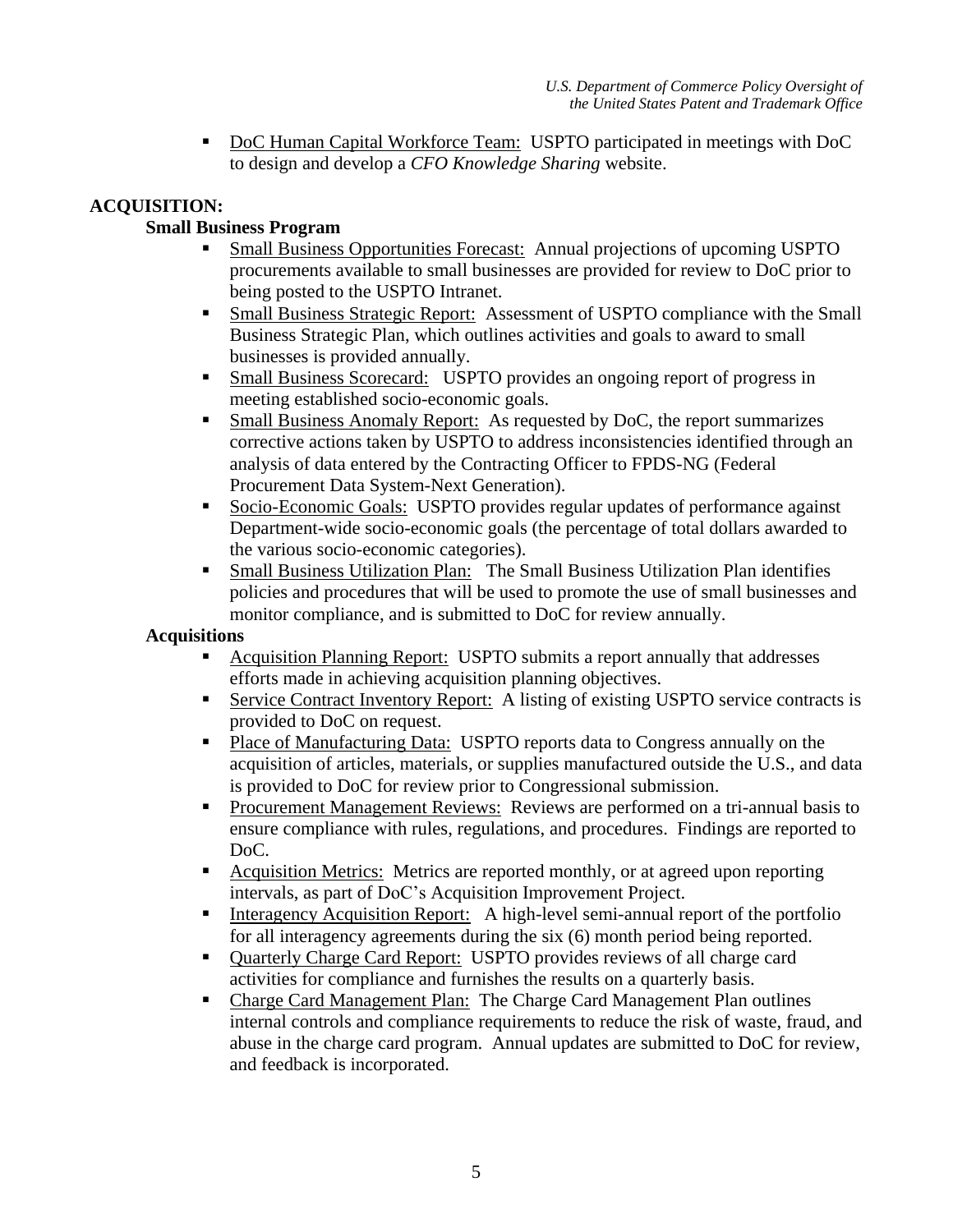Purchase Card Annual Report: A summary of annual review findings, including areas of non-compliance and recommendations for improvements is provided to DoC.

# **Federal Procurement Data System-Next Generation (FPDS-NG)**

- Data Quality Report: The Data Quality Report provides results of the quarterly data quality verification and validation for the sampled contract data. A report is submitted to DoC annually to document utilized processes, remedies, and internal controls.
- Monthly Data Report: The monthly data report provides results of an overall review of procurement actions entered into the system.

## **Staffing**

- Acquisition Human Capital Plan:Quarterly updates are provided on USPTO's progress in meeting goals outlined in the Department-wide plan.
- Federal Acquisition Certification-Contracting/Contracting Officer Representative (FAC-C/FAC-COR) Reporting:The report provides updated information annually to reflect the status of the Contracting Officers and Representatives' compliance with mandated training requirements for various positions and levels of authority.
- Contracting Officer Warrant Report:The report includes names of appointees, grade and series, organization, warrant level, date of appointment, and any limitations on the warrant.

## **INFORMATION TECHNOLOGY:**

## **Capital Planning and Investment Control**

- USPTO provides the DoC CIO with copies of IT-related budget documents (e.g., Exhibit 53 for reconciliation, Exhibit 300 for new planned budget initiatives) for review, and incorporates feedback in advance of submission to OMB.
- USPTO provides copies of the annual USPTO Strategic Information Plan and Operational IT Plan to the DoC CIO for review.
- Plans to establish new major investments (major investments are defined as those that require their own OMB 300) at USPTO are briefed to DoC.
- When planning on re-baselining major investments (those that require their own OMB 300s), USPTO submits their internal USPTO Change Request to the DoC CIO for review and comment in advance of submission to OMB or self-approval of such plans.

## **Federal IT Dashboard Reporting**

- USPTO provides the DoC CIO with monthly status updates for the Federal IT Dashboard and DoC CIO Assessment. These include:
	- ↓ Budget documents and project plans per OMB guidance, with milestones for current-year and out-years, earned value management (EVM) performance, risk register, operational analysis, and other artifacts required by the Electronic Capital Planning Investment Control (eCPIC) System or requested by DoC.
	- $\overline{\phantom{a}}$  Monthly quad charts for ongoing major investments or a brief written quarterly on planned investments scheduled to start in future years.
	- USPTO responds to inquiries from DoC management offices, such as the CPIC lead on dashboard reporting questions/issues.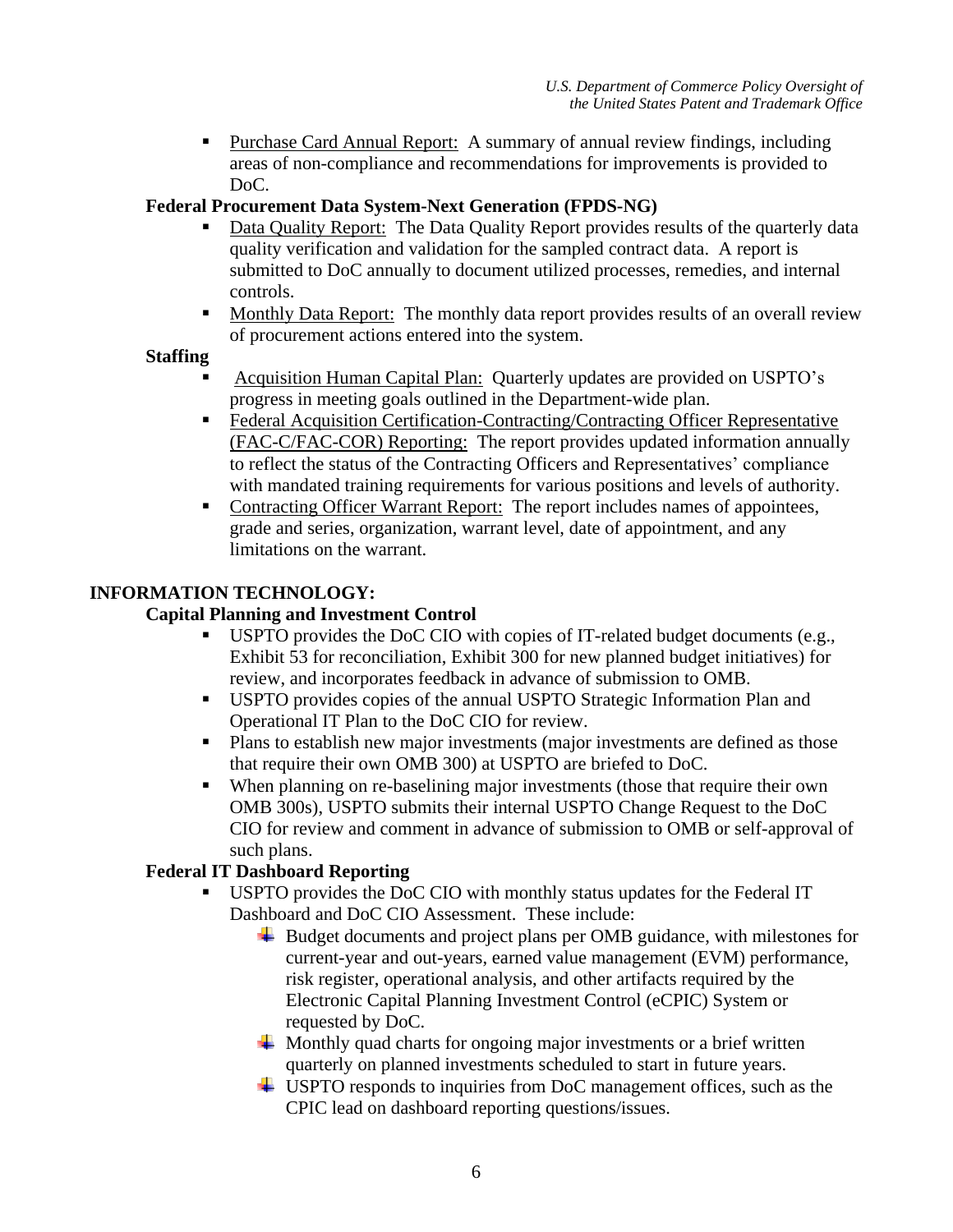## **Management**

- USPTO invites DoC OCIO to meetings with OMB that relate to USPTO high risk investments, and provides DoC OCIO with briefings to review prior to meetings with OMB taking place.
- In accordance with OMB's 25 Point Implementation Plan to Reform Federal Information Technology Management, USPTO implements TechStat reviews at the bureau level for troubled or high-risk IT projects/programs/investments, and invites DoC attendance at bureau-level TechStat meetings.

## **IT Security and Privacy**

- USPTO reports IT security incidents through DoC's Computer Incident Response Team (CIRT).
- USPTO provides DoC with copies of its Privacy Impact Assessments when they are submitted to OMB.
- The DoC Chief Privacy Officer provides policy guidance to USPTO with respect to personally identifiable information (PII) loss incident reporting, determining risk, chairing the Breach Response Task Force, and providing remediation.
- The DoC Chief Privacy Officer has primary responsibility for DoC privacy and data protection policy under 42 U.S.C. 2000ee-2. The Chief Privacy Officer is responsible for the overall development and maintenance of privacy policies, procedures, and guidance essential to the effective and efficient implementation of these activities. In addition, he/she is responsible for policy development, administrative regulations, and the implementation of programmatic matters related to the Privacy Act of 1974 and other privacy laws/mandates for DoC.

## **Miscellaneous and Ad Hoc Information Requests**

- Data Calls: USPTO responds to DoC generated data call requests.
- Open Government: USPTO fully participates on the DoC Open Government Team, including a Data.gov POC and representation on the regulatory team. USPTO participates in a number of open government activities, under the general guidance and direction of DoC's open government initiative.

## **HUMAN RESOURCES:**

## **Compensation and Benefits**

- Wellness Report: The Office of Human Resources Management (OHRM) works closely with DoC to get input on objectives/initiatives to achieve Government-wide goals. USPTO submits a quarterly report identifying existing programs, improvement targets, action plans, measures, costs, and actions completed.
- DoC Wellness Working Group: USPTO participates in monthly meetings, wellness surveys, and DoC's response to the annual Office of Personnel Management's (OPM) WellCheck Survey.

## **Labor and Employee Relations**

- Official Time Reports: USPTO files data with DoC annually so that they can file with OPM.
- **Partnership Forum: USPTO participates in frequent conversations about the** partnership forum.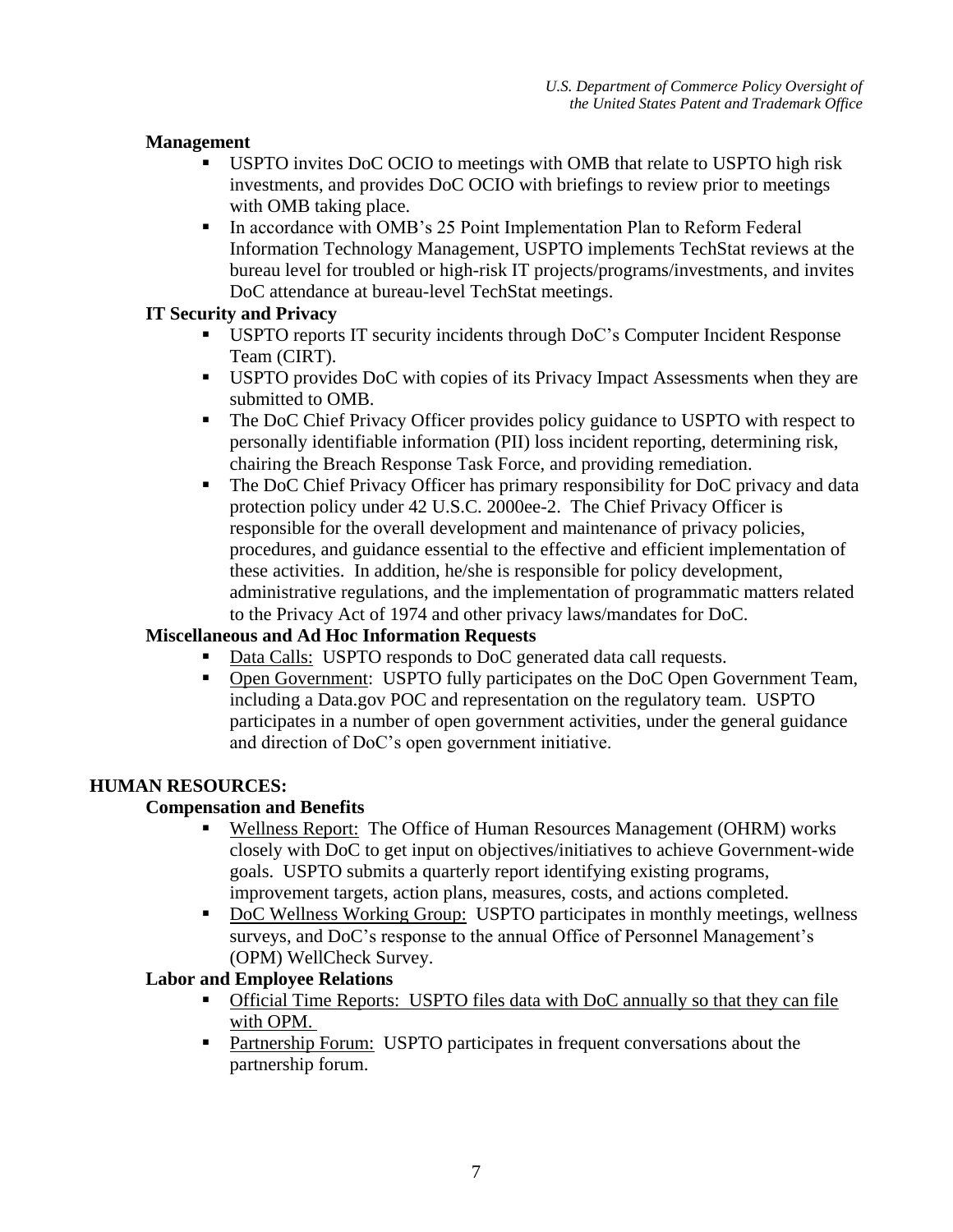- Union Handbook Reporting: USPTO provides data to DoC for inclusion in DoC's handbook. USPTO provides updates on contract status, leadership, dues withholding, and bargaining unit size on an annual basis.
- National Consultation Rights with the Patent Office Professional Association (POPA): USPTO has periodic discussions concerning policies released by DoC to POPA, most of which do not apply to POPA bargaining unit members.
- Comments on Pending Legal Changes/Cases with Significant Legal Impact: USPTO frequently provides comments to DoC on human resources policies and issues combined with other comments, including proposed legislative changes, DoC policy, and pending cases raising significant legal issues.
- **Drug Testing Policy: USPTO is working with DoC's drug testing program.**

# **Employment (Hiring)**

- Delegated Examining (DE) Audit: OHRM works directly with DoC during audits of its hiring procedures.
- Hiring Employees with Disabilities*:* USPTO works with DoC to share information related to the hiring of disabled persons.
- Veterans Hiring Initiative: USPTO works with DoC to share information related to the hiring of veterans.
- **Quarterly Reports:** USPTO submits various reports and information to DoC for review on a quarterly basis. These include:
	- *Recruitment and Relocation Report:* USPTO provides a quarterly report to DoC of any recruitment and relocation incentives of \$10,000 or below that have been approved for the designated quarter.
	- *Hiring Timeline:* USPTO provides a quarterly report to DoC on the number of days to complete hiring cycles for DE and merit promotions (MP) vacancies.
- Annual Reports:USPTO submits a number of employment-related reports to DoC for review on an annual basis. These include:
	- *Federal Equal Opportunity Recruitment Program (FEORP) Report*: USPTO provides an annual report that addresses performance measures and milestones contained in the USPTO Strategic Human Capital Plan in support of FEORP and the Hispanic Employment Program.
	- *Disabled Veteran's Report:* USPTO provides an annual report to DoC on the Disabled Veteran's Affirmative Action Program for each fiscal year.
	- *Outreach Recruitment Plan:* OHRM provides an annual description of its programs, activities, and events involved in its outreach recruitment efforts.
- Quarterly Classification Partnerships Meetings: USPTO participates in meetings that cover topics related to classification policy and initiatives that impact DoC.

# **Executive Resources**

- Appointments: USPTO coordinates with the Secretary, the White House Liaison, and OPM to identify and hire/onboard political appointees, and coordinates with the Secretary on the selection of Commissioners, approval of Administrative Patent Judges and Administrative Trademark Judge selections, and approval of PPAC/TPAC appointments.
- Commissioner Performance and Awards: USPTO coordinates with the Secretary in preparation of performance plans, pay adjustments, and awards for Commissioners.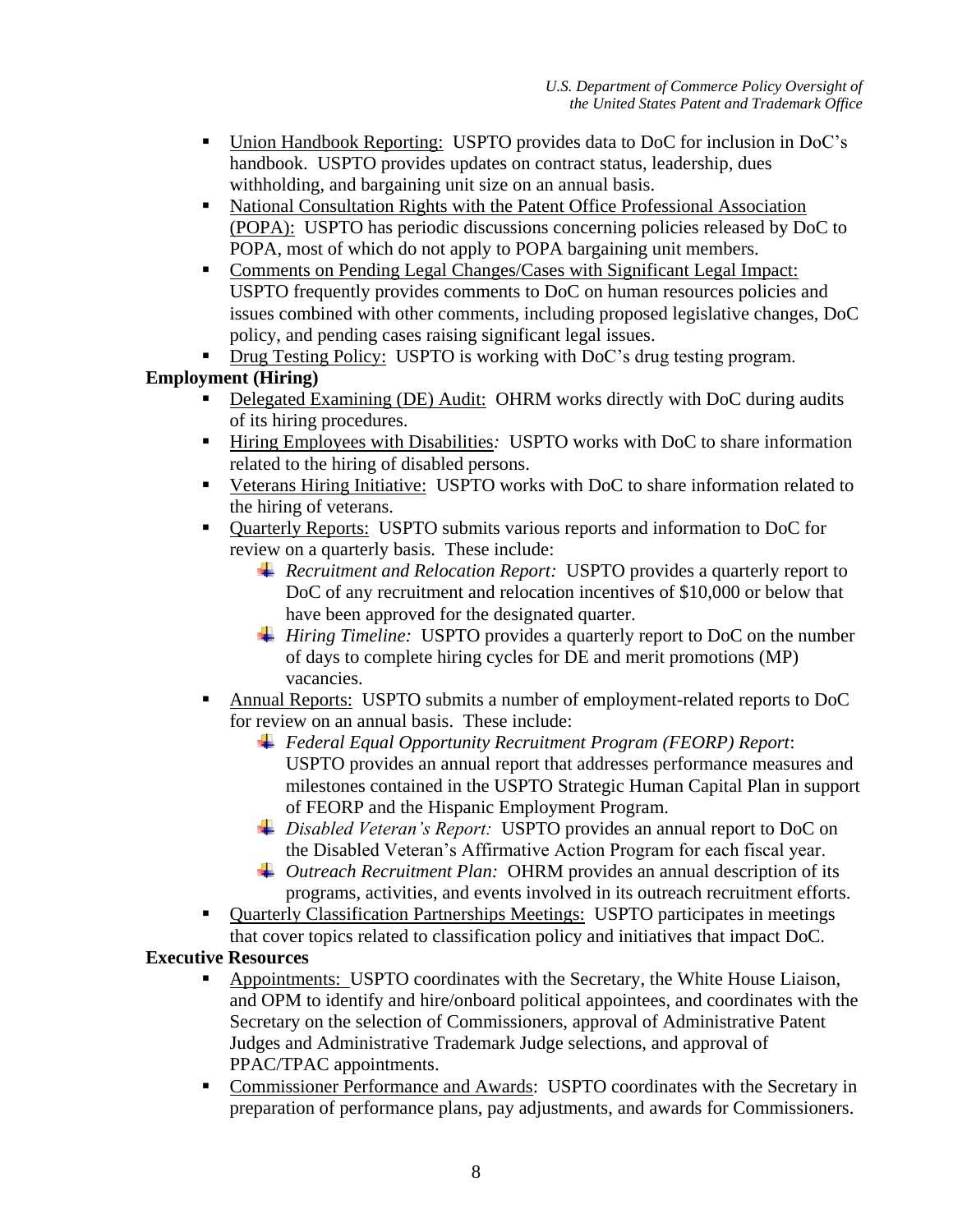- Top Level List: OHRM provides data to DoC, including positions, appointment types, and names of approved senior level positions.
- New Entrant and Annual Financial Disclosure Filers (OGE 278): USPTO coordinates with DoC to ensure senior employees complete the OGE 278.
- Dual Compensation Waivers: USPTO coordinates request for dual compensation waivers with DoC for submission to OPM.

## **Human Resources Information Services**

- Shared Services:DoC is the primary contractor for multiple human resources systems and information services utilized by USPTO. USPTO funds maintenance and licensing items through the DoC WCF and works with and through DoC on issues that arise. Maintenance and enhancement items are also coordinated with DoC. These include:
	- *Official Personnel Folder (eOPF)*
	- *Human Resources Line of Business*
	- *Payroll/National Finance Center (NFC)*
	- *Learning Management System (LMS)/ Commerce Learning Center (CLC)*
	- *Monster Hiring Management (MHM)*

## **Strategic Human Capital Planning**

- Succession Plan:In 2010, USPTO responded to DoC's request to develop an agency succession plan.
- Human Capital Assessment and Accountability Framework (HCAAF) Audit: USPTO participates in DoC's HCAAF audit in September 2011.
- Strategic Human Capital Plan:USPTO submits its annual Strategic Human Capital Plan to DoC for review and comment, incorporating feedback where practicable.
- Human Capital Management Report (HCMR): USPTO submits an annual report to DoC identifying performance measures and milestones contained in the USPTO Strategic Human Capital Plan, and findings/results of the USPTO's assessment of compliance with applicable laws, rules, regulations, and actions taken to correct any violations or deficiencies identified. These include development of or revision to USPTO's strategic human capital goals and objectives.
- Employee Viewpoint Survey (EVS): USPTO works closely with DoC ensure USPTO employee participation in the annual survey.
- New Employee Survey: New USPTO employees participate in the quarterly survey administered by DoC to gauge progress in OPM-established performance measures.
- Performance Appraisal Assessment Tool: USPTO submits results of its performance appraisal assessment to DoC for review.
- Federal Knowledge Management Report: USPTO provides an annual report on the agency's knowledge management strategies, programs offered, and experiences with implementation.
- Scorecard Updates:USPTO submits quarterly progress reports on key human resources items from the agency's Strategic Plan (e.g., hiring goals).
- DoC Policies: USPTO frequently reviews and provides feedback on proposed DoC policy changes that may impact USPTO procedures.
- Human Capital Management & Accountability Council Meetings:USPTO participates in recurring meetings, as scheduled.

## **Training**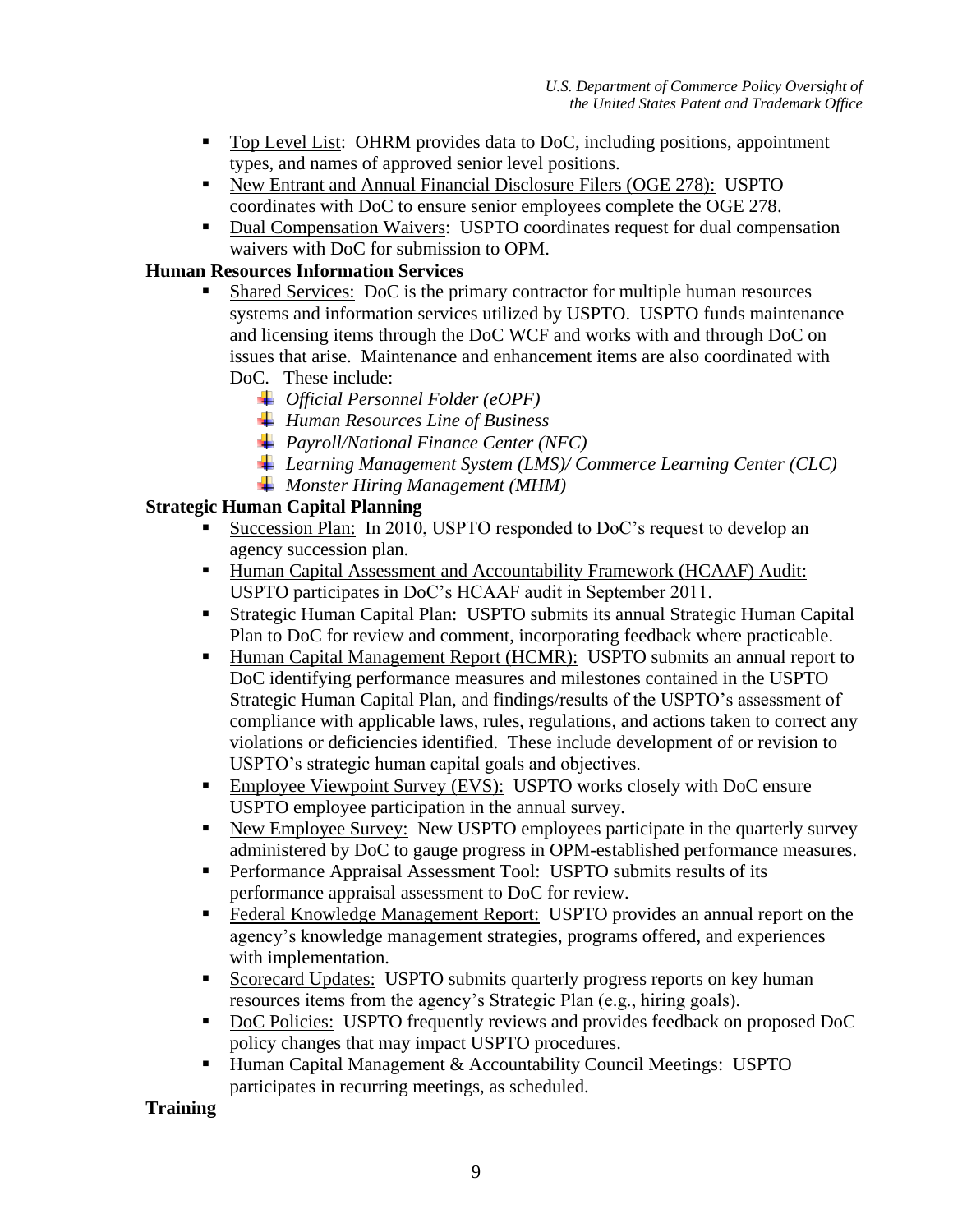- Mission Critical Training Needs Assessment Report: USPTO performs an annual training needs assessment and reports results to DoC.
- **Training Evaluation: USPTO provides annual supervisory and telework training,** and reports to DoC on these training initiatives.
- Training Officers Council: USPTO participates in monthly DoC meetings with all Bureau Chief Learning Officer equivalents.
- **Training and Employee Development Forum: USPTO assists and attends this** annual event.
- Commerce Learning Center (CLC): USPTO actively uses CLC and participates in weekly CLC administrative teleconferences, and provides a representative on the CLC Governance Board which is responsible for policy, long-term strategy, and vendor relations. CLC administrators are responsible for generating accurate Enterprise Human Resources Integration data as required by OPM.

#### **Telework**

 Telework Assistance*:* USPTO provides advice and assistance across DoC in the area of telework implementation, including a presentation to the Labor/Management Council, representation at on-site meetings and conference calls with the National Oceanic & Atmospheric Administration (NOAA), and participation in the DoC Telework Committee which held its first meeting in February 2011.

#### **Miscellaneous**

- Primary Human Resources Managers (PHRM) Meetings:USPTO participates in monthly PHRM meetings.
- DoC Labor/Management Council: USPTO participates in quarterly meetings of the Labor/Management Council.

## **GOVERNMENT AFFAIRS:**

## **Miscellaneous**

- Analysis and Development of Legislative Proposals: USPTO works closely with DoC's Office of Policy, Office of General Counsel (OGC), and Office of Legislative Affairs (OLIA) in developing, drafting, reviewing, and analyzing pending/draft legislative proposals relating to USPTO operations, policy, and intellectual property (IP) issues. These include:
	- *Clearance of administration, DoC or USPTO Views Letters, and Statements of Agency Policy or other written expressions of positions/recommendations on pending legislation.*
	- *Clearance of USPTO written testimony.*
	- *Clearance of USPTO written materials to be distributed on Capitol Hill.*
	- *Drafting of legislative proposals/recommendations.*
	- *Drafting of responses to Congressional inquiries addressed to the Secretary involving IP issues.*
	- *Coordination of technical assistance provided to Congressional staff.*
	- *Review of Legislative Referral Memos (LRM) involving IP issues.*
	- *Daily interaction with OGC on a wide range of issues.*
	- *Participation in weekly legislative affairs meeting hosted by OLIA.*
	- *Participation in weekly conference calls on IP policy matters.*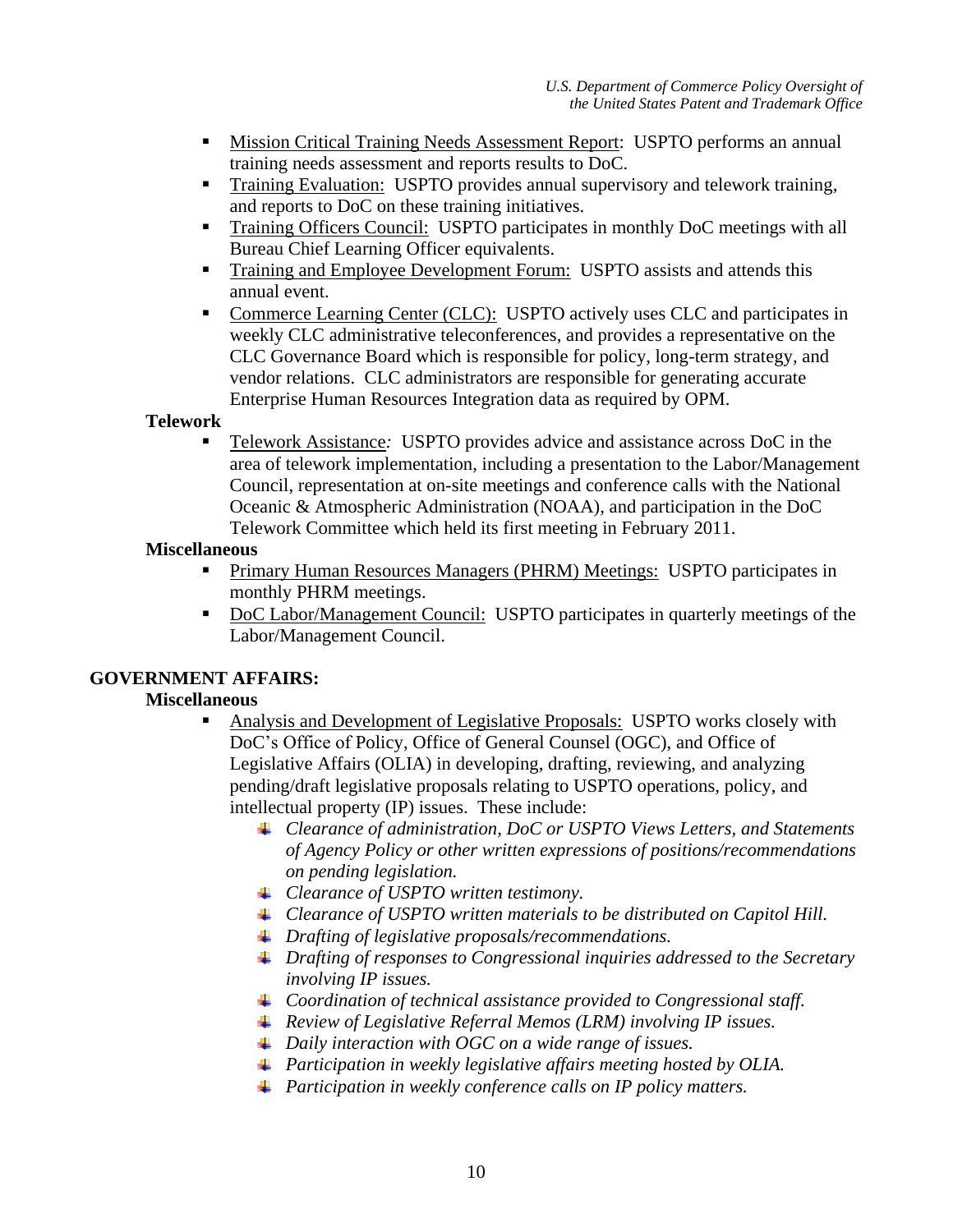## **LEGAL:**

## **Ethics Program**

 USPTO Ethics Program: DoC retains responsibility for USPTO's Ethics Program, which includes: providing advice to USPTO employees on ethics issues, which include issues relating to conflict of interest statutes and ethics regulations, and related matters, including on political activities issues and gifts to USPTO; providing ethics training to USPTO employees; administering the financial disclosure program for USPTO employees; and otherwise providing services as set forth for agency ethics officials in 5 CFR Part 2638.

#### **Reporting**

- Weekly Reports: USPTO's General Counsel submits weekly reports to DoC's OGC on significant legal issues, as well as executive travel plans, issues of media interest, and internal administrative/personnel matters. This report is shared with other Bureaus, and matters of overlapping interest are further consulted upon.
- Weekly Staff Meetings: USPTO's General Counsel attends weekly DoC OGC staff meetings, reporting on USPTO legal developments and projects.
- Weekly Teleconferences: USPTO's General Counsel participates in weekly teleconferences with DoC Deputy General Counsel to further discuss issues raised in weekly reports and staff meetings.

#### **Coordination**

- Intellectual Property Litigation: Memos to the Department of Justice (DOJ) are submitted to and reviewed by DoC's OGC, and upon concurrence are rebranded as joint memos from DoC and USPTO.
- Supreme Court Litigation: DoC's OGC is invited to participate in meetings between the Solicitor General's office and USPTO.
- Rulemaking: USPTO's Retrospective Analysis of Significant Rules (E.O. 13563) plan and report have been subsumed within DoC's plan and report.

## **ADMINISTRATIVE SERVICES:**

## **Real and Personal Property**

- Leases:USPTO provides information to DoC on leases, number of employees teleworking (per building and per grade), and utilization factors in each building.
- Space Allotment: USPTO provides information to DoC on space allocation standards in place.
- Future Growth: USPTO shares information about future space acquisition plans with DoC. Prospectus level actions will be coordinated with DoC.
- Monthly Meetings: USPTO participates in Real Property Working Group monthly meetings, and the Facilities Management Council.
- Personal Property Management Actions: USPTO reports to DoC on five (5) separate actions. These include:
	- *Validation of Property Critical Element in Performance Plans*
	- *Impaneling Property Boards of Review*
	- *Completion of Property Boards of Review Reports*
	- *Completion of 100% Inventory/Certification of Personal Property*
	- *Completion of Property Officials Refresher Certification Training*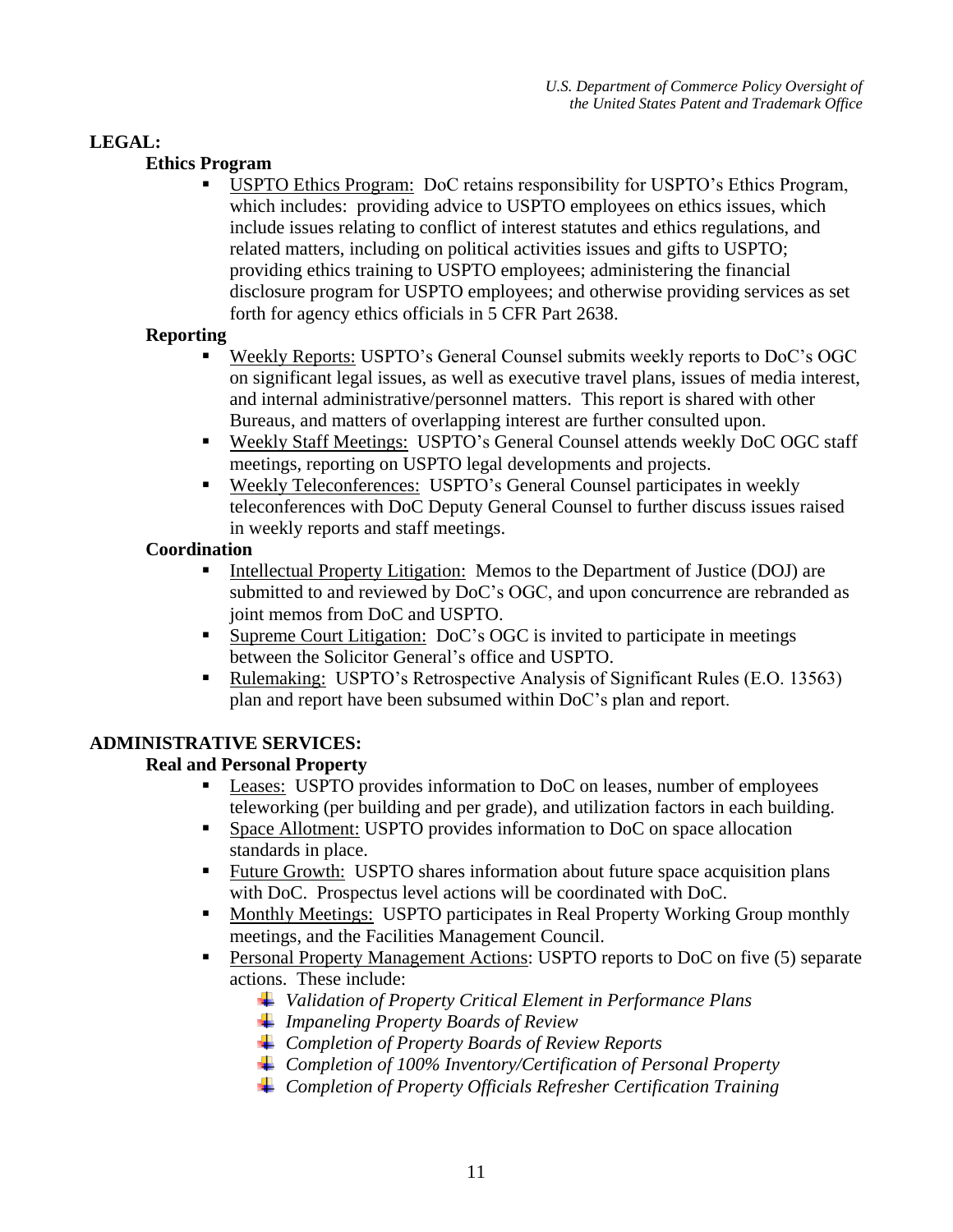- Personal Property Management Reports: USPTO submits reports annually to DoC. These include:
	- *Gifts of More than Minimal Value Reported to Employing Agencies*
	- *Gifts of More than Minimum Value Given to Foreign Individuals*
	- *Exchange/Sale Property Transactions*
	- *Excess Personal Property Furnished to Non-Federal Recipients*
- Executive Briefings: USPTO participates in monthly meetings with the Deputy Departmental Property Management Officer (PMO) and other Bureau PMOs to discuss controls affecting personal property, laptop losses, and other personal property matters.
- Ad Hoc Data Requests: USPTO responds to ad hoc data requests from DoC regarding the total value and quantity of USPTO assets, and data on selected IT equipment.
- Laptop Losses: USPTO provides periodic updates to DoC to document missing, lost, or stolen laptops during a specific time period.
- Excess Personal Property Screening*:* All USPTO excess property is entered into the DoC Personal Property System for internal screening.

# **Energy and Environment**

- Energy, Water, Gas, Recycling, Sustainability, Greenhouse Gases, Scopes 1, 2 and 3:USPTO provides metrics for consumption and targeted goals for reduction. USPTO analyzes and explains trends and provides corrective action plans for missed goals. This information is rolled into DoC's Scorecard. USPTO submits input as requested/required for DoC's Strategic Sustainability Performance Plan (SSPP).
- Bi-Monthly Meetings*:* USPTO participates in bi-monthly meetings for the Energy and Environmental Annual Data Call Process Improvement Team, the Environmental Management Systems Working Group, and the Climate Change Adaptation Working Group.
- **Monthly Meetings:** USPTO participates in monthly meeting of the Strategic Sustainability Performance Executive Steering Committee.
- Special Workgroups:USPTO participates in other special workgroups, such as the Climate Change Adaptation Working Group and the National Environmental Policy Act (NEPA) Working Group.

## **Fleet Management**

- Annual Fleet Managers Report: All USPTO vehicle fleet information is entered into the General Services Administration (GSA) Federal Automotive Statistical Tool (FAST), which is sent to DoC for review and submission to GSA. The report consists of USPTO's vehicle inventory, acquisitions, mileage, gas usage, and disposal.
- DoC Fleet Management Process Questions: USPTO provides responses as needed to DoC questions concerning various fleet management policies and procedures.
- Quarterly Fleet Managers Meeting: USPTO attends quarterly DoC Fleet Managers meeting, which reviews and provides updates on vehicle policies and processes.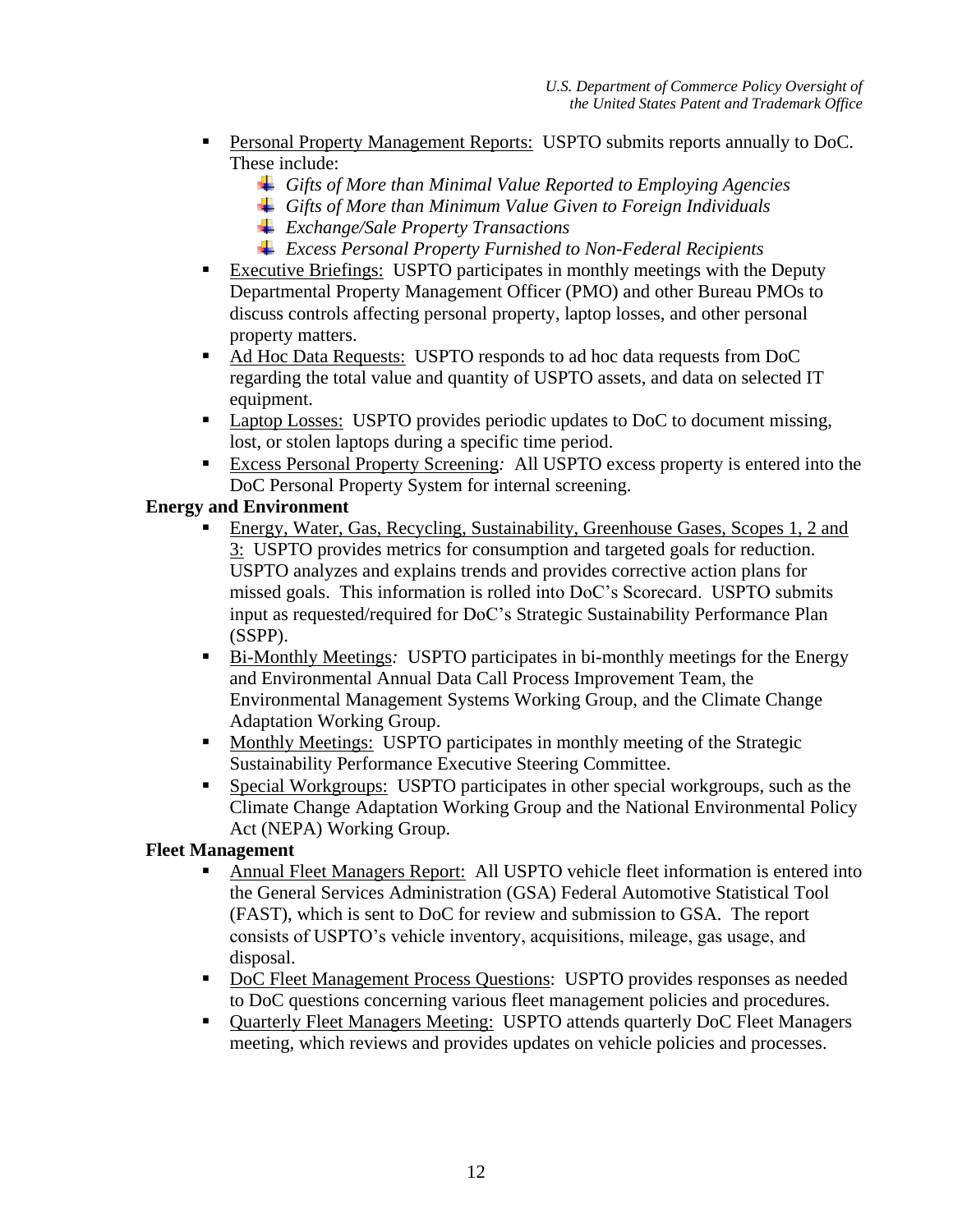## **Mail Management**

- Annual Mail Managers Report: Annual GSA report on USPTO total mail expenditures. This report is forwarded to DoC review and submission to GSA.
- **Monthly DoC Mail Management Meeting: USPTO provides responses as needed to** DoC concerning various mail management policies and procedures.
- Monthly and Ad Hoc Mail Managers Meetings: USPTO attends monthly DoC Mail Managers meeting, which reviews and updates mail management policies, procedures, and initiatives.

## **Travel Management**

- Bureau Travel Manager's Working Group: UPSTO participates in the monthly Bureau Travel Manager's Working Group led by OAS' Travel Management Division.
- Other: Provides travel-related information, when requested.

## **Miscellaneous**

- Directives Management: USPTO will follow Departmental Organizational Orders (DOO) and Departmental Administrative Orders (DAO) as provided for in DOO 10- 14, Section 5.
- **Federal Advisory Committee Act (FACA): USPTO FACA activities, like other** bureaus in the Department, are submitted to GSA through the DoC's Committee Management Officer on FACA Committees. Per GSA guidance, each agency may have only one (1) Committee Management Officer.

## **SECURITY:**

# **Submissions and Briefings**

- HSPD-12 Quarterly Report Submissions to DoC:USPTO provides a quarterly report that is incorporated into DoC's overall report, and sent to OMB through DoC's Office of the Chief Information Officer (OCIO). The report format has data regarding number of HSPD-12 credentials needed and number of credentials issued.
- National Security Briefings: At the request of DoC, USPTO provides mandatory National Security Informational (NSI) briefings. After briefings, the signed SF-312 (Classified Information Nondisclosure Agreement) is forwarded to DoC's Office of Security (OSY).
- Information Security Oversight Office (ISOO) Annual Submissions: These include:
	- *USPTO provides SF-311 (Agency Security Classification Management Program Data) for incorporation into DoC's overall report. The SF-311 is a data collection form that every Federal agency submits on an annual basis to report the total number of original classification authorities, classification decisions, mandatory review requests, and declassification decisions for that particular agency. The data collected from these forms are reported in the [Annual Report to the President.](http://www.archives.gov/isoo/reports/index.html)*
	- *USPTO provides cost estimates for security classification activities for each fiscal year via a Security Costs Estimates form used by ISOO to ascertain the cost of security classification activities performed by DoC. The data is consolidated into an overall report submitted by DoC to ISOO.*